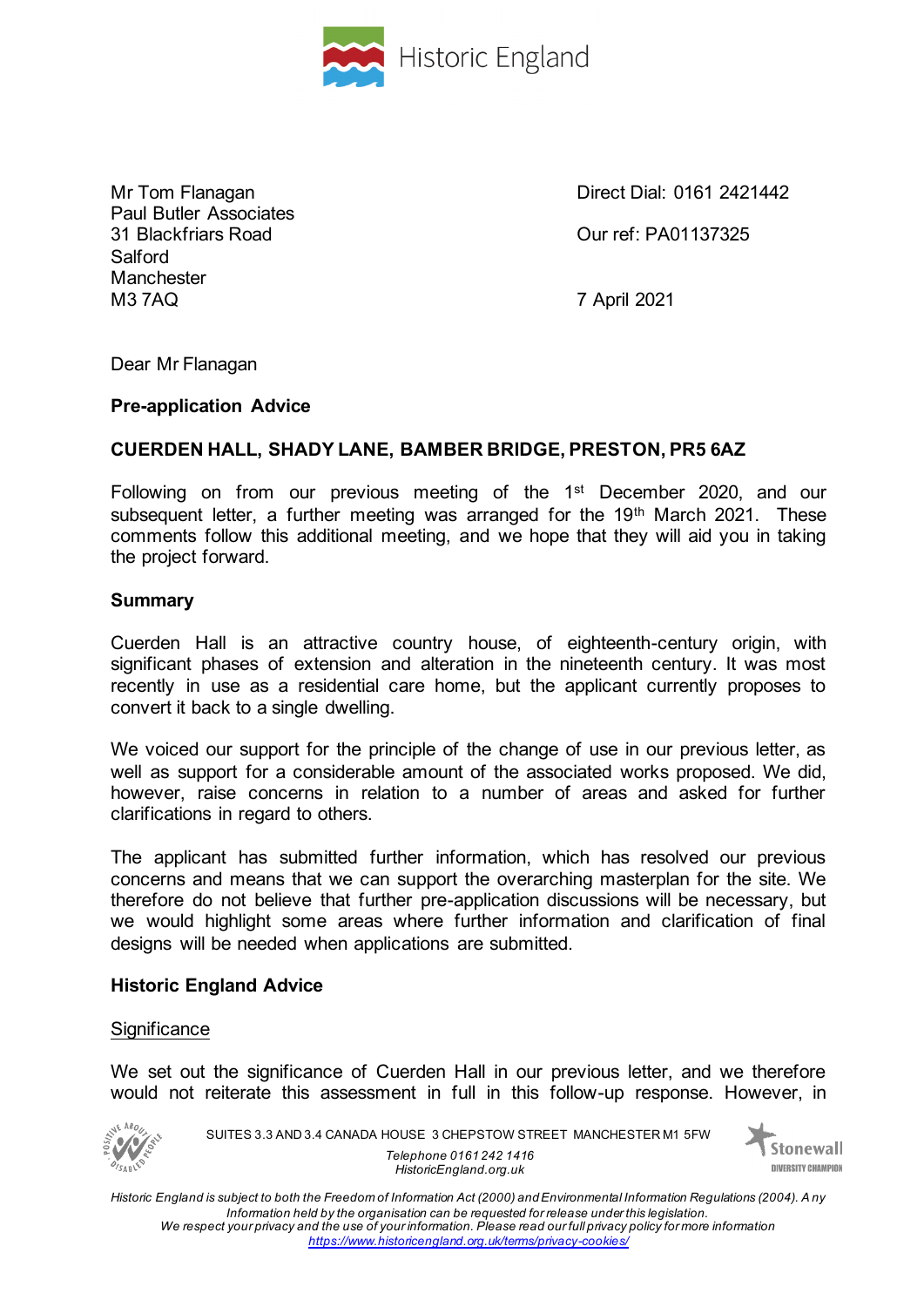

precis, Cuerden Hall is *a striking county house of multiple phases of construction, which exhibits a high standard of architectural design* and which allows *a visual understanding of the evolution of high-status domestic architecture*. It also derives significance from its association with Lewis Wyatt, a nationally significant architect, who worked on a number of other prominent country houses.

While the visual interest of the exterior of the building is well preserved, the interior of the building has suffered, due to the changes required to facilitate its use as a residential care home. This has meant that the survival of the internal decorative schemes and features is mixed. The house is listed grade II\*, while the adjacent stable range is listed grade II. To the east of the house a pair of iron gates, and their associated piers, are also listed grade II.

#### Impact

### a) Principle of Conversion to a Residential Use

Historic England would continue to state our underlying support for the principle of converting the building back into a residential use. Conversion back to this use will allow the building to function in a manner closer to that for which it was originally constructed, which in turn will allow its special historic and architectural interest to be better understood and read. We also noted in our previous letter that the proposals would allow for the later, more intensive, subdivision to be reversed. It is noted positively that the applicant intends to utilise this opportunity to reinstate the proportions of the highly significant rooms within the Wyatt section of the building. We do also note, following comments made in our previous letter, that the applicant now proposes to retain the existing configuration of the porch within the eastern wing of the house.

We did raise other concerns in our previous letter, including in regard to the proposed pool, conservatory and landscaping plans. We will consider these sequentially below.

#### b) New Conservatory

The proposals seek to instate a conservatory on the southern side of the original 1717 section of the building. While no such structure is currently in situ, there is evidence amongst archival drawings that a conservatory was envisaged by Wyatt, and the applicant suggested that there was also cartographic evidence that it was constructed. As such, while its erection would represent a reversal of the later evolution of the building, it would not be an intervention which is implicitly uncharacteristic. It would, however, obscure longer views of the southern elevation of the eighteenth-century core of the building. It would therefore have the potential to diminish the ability to read this as a separate phase of development.



SUITES 3.3 AND 3.4 CANADA HOUSE 3 CHEPSTOW STREET MANCHESTER M1 5FW *Telephone 0161 242 1416 HistoricEngland.org.uk*

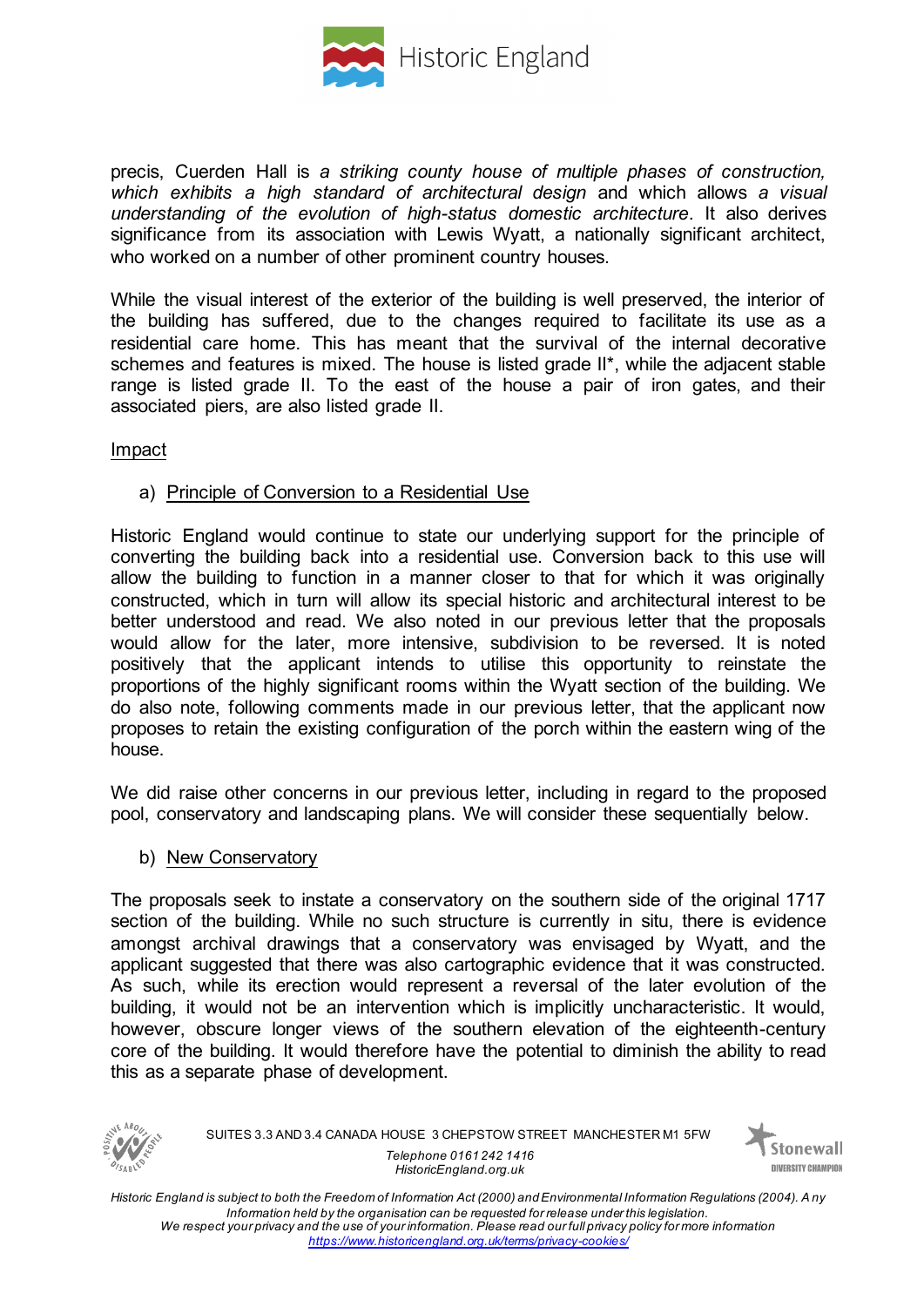

Given the additional evidence provided, which supports the historic existence of a conservatory on this section of the site, we would no longer raise in principle concerns with its construction. We would also note that the indicative elevations and floorplans provided show an extension of a character and form which is in keeping with the highquality nature of the building's architecture as a whole. It would, however, marginally diminish the ability to appreciate the southern elevation of the eighteenth-century core of the building, as it would be obscured externally. However, the proposed works require only minimal physical alteration to the elevation, meaning that it would remain readable from within the building.

For any application, we would expect to see details of the exact nature of the conservatory's construction, including sectional details of the windows, samples of the proposed materials, and details of how it will physically tie into the building. The indicative elevations also show a proposed roof lantern. While this feature is not incongruous, roof lanterns can often be jarring features if poorly designed. It will therefore be beneficial to show details of its proposed construction, as well as visualisations to show how the lantern will be appreciated in practice, as opposed to in elevation.

It should also be noted that the location of the proposed new conservatory, on the site of a previous conservatory, is also likely to mean that its foundations will impact on below ground archaeology. It is therefore suggested that you confirm with the local authority's archaeological advisor what level of archaeological mitigation is likely to be required.

# c) Creation of a Pool

The owner also proposes to demolish an existing twentieth century addition to the building, in order to create a swimming pool. This is a section of the building which was identified within the submitted significance plan as being detrimental to the significance of the listed building. We therefore expressed no objection to the principle of redeveloping this area.

We did, however, wish to see further details of the proposed design of the replacement building. The applicant has now submitted this information, which includes a number of iterative designs which were rejected in favour of the chosen proposal. We would agree with the rationale set out in the drawings and the supporting narrative, that a glazed structure, which is attractive, but did not seek to be overly elaborate, is the most appropriate design approach to the site.

We therefore have no objection to the proposals, which it is noted would represent an improvement on what is currently in situ in this location, and which would ensure that this area of the building has an active use. Again, we would expect to see detailed sectional drawings of the component elements of the new structure, as well as details



SUITES 3.3 AND 3.4 CANADA HOUSE 3 CHEPSTOW STREET MANCHESTER M1 5FW *Telephone 0161 242 1416 HistoricEngland.org.uk*

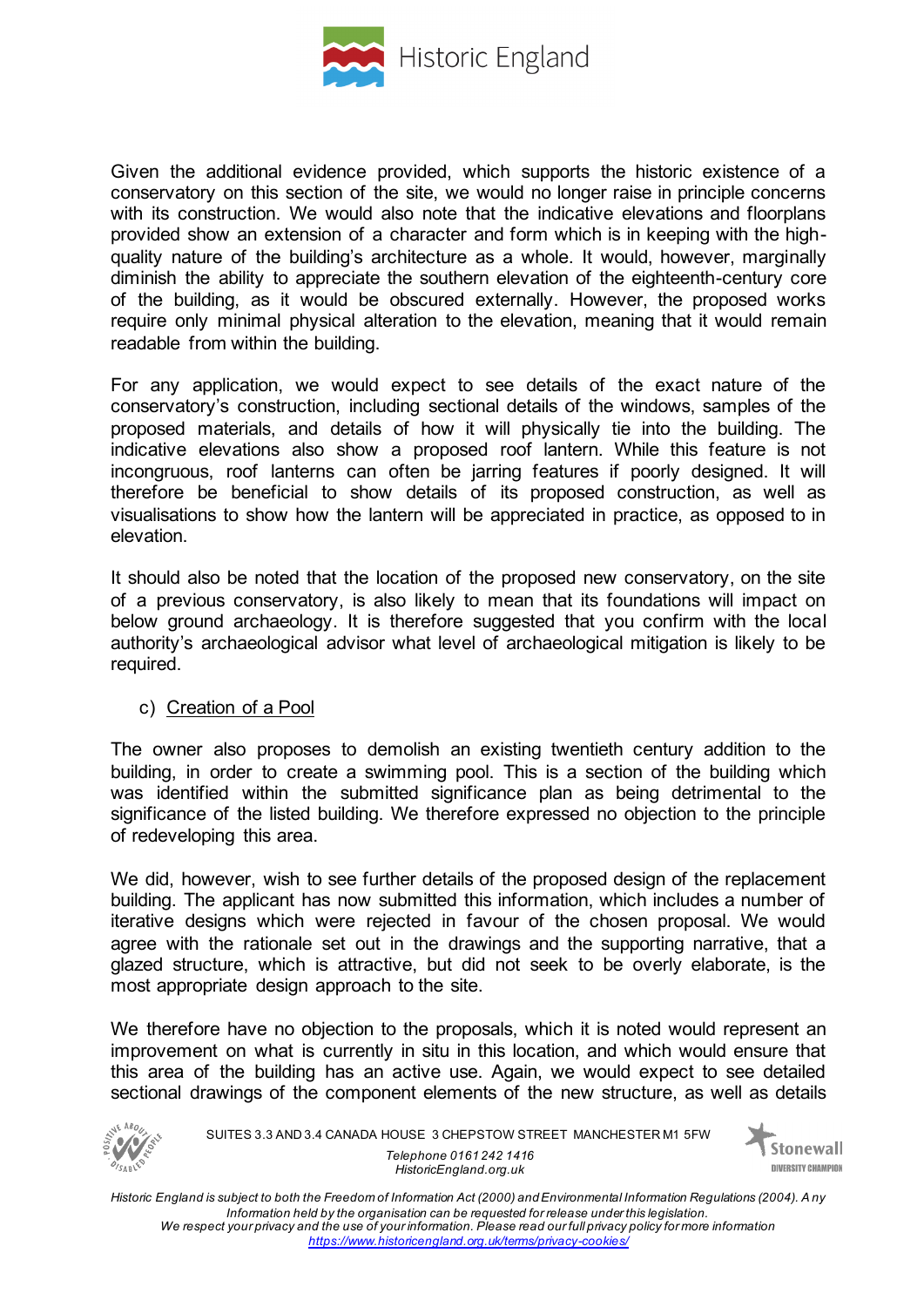

as to how it is proposed to tie into the surrounding fabric. We would also highlight that this is another area of the proposals which may trigger the need for archaeological monitoring or investigation.

### d) Hard and Soft Landscaping

We commented in our previous response that the proposed residential repurposing of the site also afforded the opportunity to *address the immediate setting of the listed building, which ......currently makes a detrimental contribution to the way in which the listed building is experienced*. We therefore concluded that we would be *supportive of the proposals to reconsider the wider landscaping*, but that we would need to see more detailed hard and soft landscaping plans submitted to support any application. It is also highlighted that the landscape associated with the hall has been heavily curtailed, with a fair amount of the historic landscape now forming the Cuerden Valley Country Park. This, coupled with its highly tarmacked nature, allows a relatively blank canvas from which to produce an imaginative landscaping scheme.

The applicant has commissioned a landscape architect to draw up more detailed plans. These start from a position of formalising an area of the currently informal picturesque landscape, a change for which they accept that there is not an historic precedent. However, given the heavily altered nature of the landscape, it is not considered that its historic setting could be authentically restored. Therefore, it is agreed that this degree of historic licence would be acceptable, as it allows for the creation of an overall masterplan which would reinstate the house as the centre of a wider designed landscape, and thereby better reveal its significance.

It is also positive to note that the design has considered how to accommodate the necessary associated paraphernalia of modern life into this landscape in a discrete manner. This includes proposed areas for tennis courts and car parking, which are sited in less prominent locations, and with associated landscape screening. It would, however, be beneficial to see further details and visualisations of how these areas will appear in their final form, in order to ascertain the impact of these features on how the hall is understood and experienced.

It is also noted that the landscape proposals include a number of decorative and functional structures, including a glasshouse and water feature. It is concluded that the proposed landscape masterplan could accommodate these features, but that their overall appropriateness will be determined by their scale and design. It is therefore suggested that further information, showing their exact detailing, is included in any application.

# e) Gate Lodges

The wider masterplan also proposes to introduce a pair of gate lodges, and associated



SUITES 3.3 AND 3.4 CANADA HOUSE 3 CHEPSTOW STREET MANCHESTER M1 5FW *Telephone 0161 242 1416 HistoricEngland.org.uk*

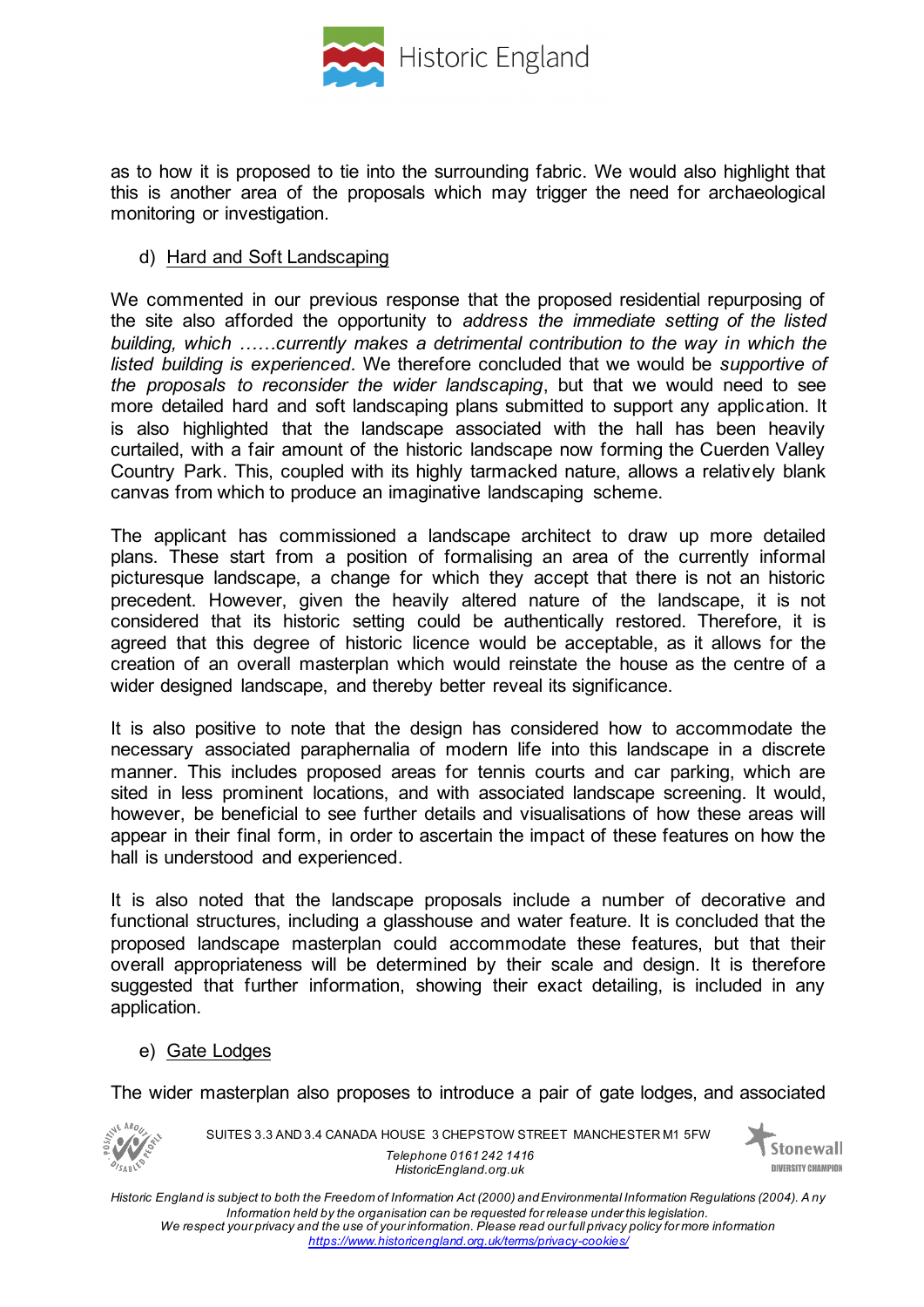

decorative metal gates, on the entrance road to the hall. These would be a modern creation, which are intended to create a grander sense of arrival when approaching the hall. This is considered necessary, as the historic entrance lodges have been divorced from the hall in later divisions of land.

These would be an ahistorical addition, which have the potential to create a misleading sense of the character of the estate. However, given that the revised landscape would itself be a modern reinterpretation, the creation of twenty-first century lodges would not incongruously integrate into this wider reimagining. It is perhaps suggested that all avoidance of doubt as to their historic provenance could be achieved by the inclusion of a datestone.

We therefore would not inherently object to their creation, provided that they remain ancillary to the listed building, and they are not proposed to be larger in scale than those shown on the indicative drawings. Given their indicative nature, we would expect to see more detail submitted in regard to the exact nature of their design with any application, including materials samples and details of the proposed fenestration, railings and gates.

### **Next Steps**

Historic England therefore continues to support the principle of the proposals. It is also noted that the applicant has sought to fully understand the significance of the listed building, and to integrate this understanding into their proposed masterplan for the house and wider landscape.

It is considered that the additional information provided responds to the concerns which we raised previously, and we would have no objection to any elements of the proposals. We would, however, highlight that there are areas where more detail would be required to support any application, but would also conclude that this could form part of the suite of information submitted with the applications. We therefore do not believe that further pre-application discussion would be necessary, but would be happy to organise this through our extended pre-application service, if the applicant would find this beneficial.

Yours sincerely

Richard Broadhead Inspector of Historic Buildings and Areas E-mail: Richard.Broadhead@HistoricEngland.org.uk

# **CUERDEN HALL, SHADY LANE, BAMBER BRIDGE, PRESTON, PR5 6AZ Pre-application Advice**



SUITES 3.3 AND 3.4 CANADA HOUSE 3 CHEPSTOW STREET MANCHESTER M1 5FW *Telephone 0161 242 1416*



*Historic England is subject to both the Freedom of Information Act (2000) and Environmental Information Regulations (2004). A ny Information held by the organisation can be requested for release under this legislation. We respect your privacy and the use of your information. Please read our full privacy policy for more information https://www.historicengland.org.uk/terms/privacy-cookies/*

*HistoricEngland.org.uk*